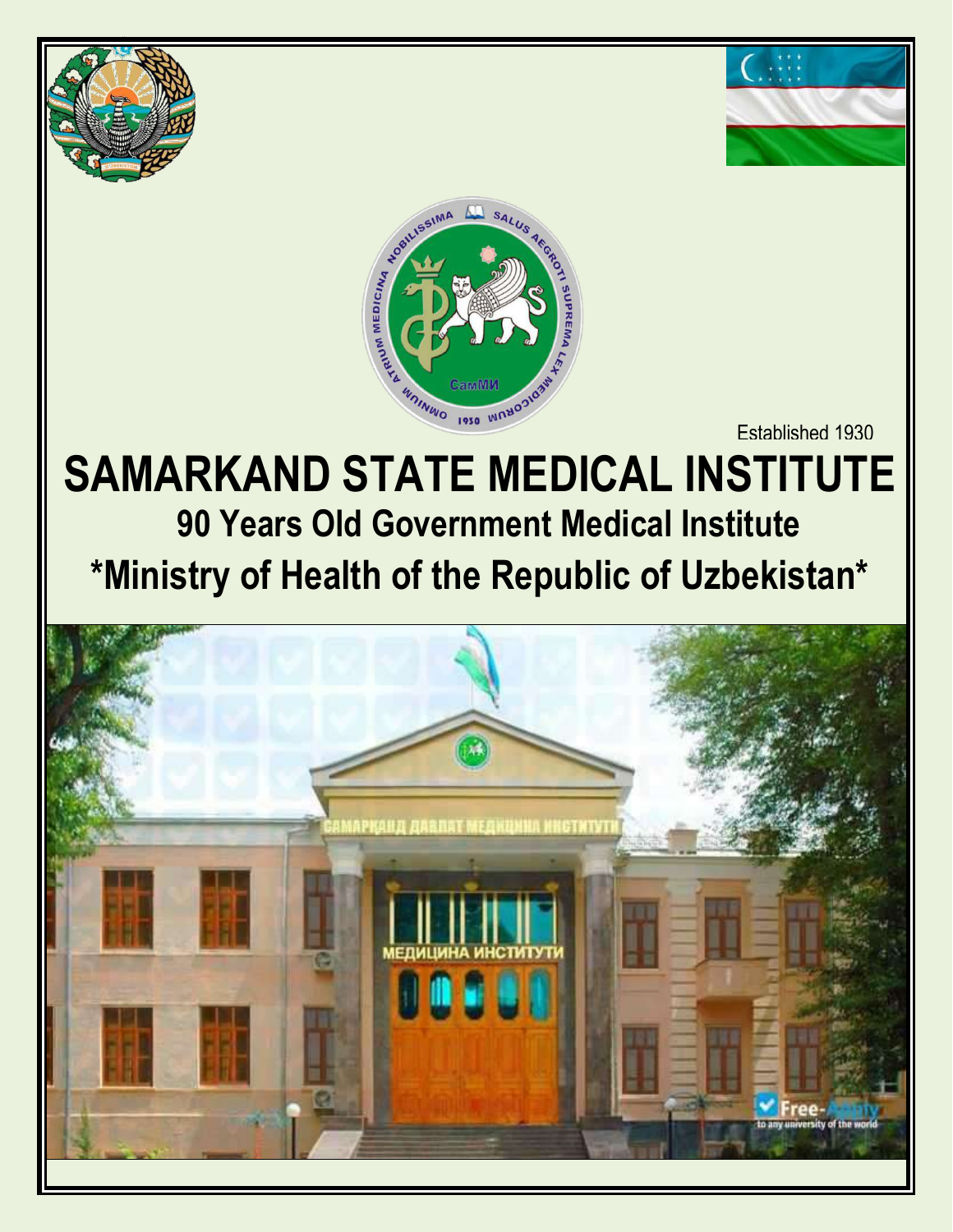# **About Samarkand State Medical Institue**

Samarkand State Medical Institute is the oldest medical university in Central Asia, providing high-quality training of highly qualified medical personnel. The institute is located in the most beautiful city of Samarkand - from time immemorial it has been a center of scientific thought and outstanding culture.

The history of the Samarkand State Medical Institute dates back to May 1930, when the Uzbek State Medical Institute was founded by the Resolution of the Council of People's Commissars of Uzbekistan No. 80 of May 7. Over the years of the Institute's activities, over 40,000 graduates have been trained and graduated.

Currently, study at the university is carried out at 6 faculties and in 8 areas of undergraduate studies:

| <b>Faculty of General medicine</b>                           | æ                        | Started in 1930 |
|--------------------------------------------------------------|--------------------------|-----------------|
| <b>Faculty of Pediatric medicine</b>                         |                          | Started in 1963 |
| Faculty of Postgraduate education and trainig                | $\blacksquare$           | Started in 1981 |
| <b>Faculty of Medical Pedagogy</b>                           | $\overline{\phantom{a}}$ | Started in 2005 |
| Faculty of Higher educational nursing                        |                          | Started in 2005 |
| <b>Faculty of Refresher courses Medical College Teachers</b> | $\blacksquare$           | Started in 2013 |
| <b>Faculty of Medical prevention</b>                         | $\overline{\phantom{0}}$ | Started in 2016 |
| <b>Faculty of Pharmacy</b>                                   | $\overline{\phantom{0}}$ | Started in 2018 |

During its activities at the institute, accents and priorities changed, but the main tasks remained unchanged: training of highly qualified medical personnel, scientific research, development of cooperation with other universities and leading research centers in the country, as well as in the countries of the near and far abroad. All this, of course, contributes to the development of priority areas of medical science, the development of innovative forms of medical education, the training of highly qualified specialists for practical public health.

Keeping up with the times, the staff of the institute is responsive to all the demands of reforms and transformations that are taking place in the sphere of the education and health care systems of our country.

Since 2005, a new milestone has begun in the history of the institute. It was necessary to create decent conditions for high-quality educational process and scientific activities of the teaching staff, in order to significantly increase their impact.

At the institute, in order to ensure a high-quality educational process, as well as to conduct research, lecture halls, classrooms and clinical clinical laboratories are equipped with the latest information base technologies, multimedia projectors, video and audio systems, distance learning has been introduced.

The educational process is supported by modern information and communication Internet technologies using electronic and modular training systems (moodle.sammi.uz), where electronic educational and methodological materials are placed in all disciplines that are taught at the institute, including in English for foreign students. Also, in all departments there is a student scientific society (SSS). Of course, all this allows to conduct classes at a high modern level, corresponding to the world educational systems.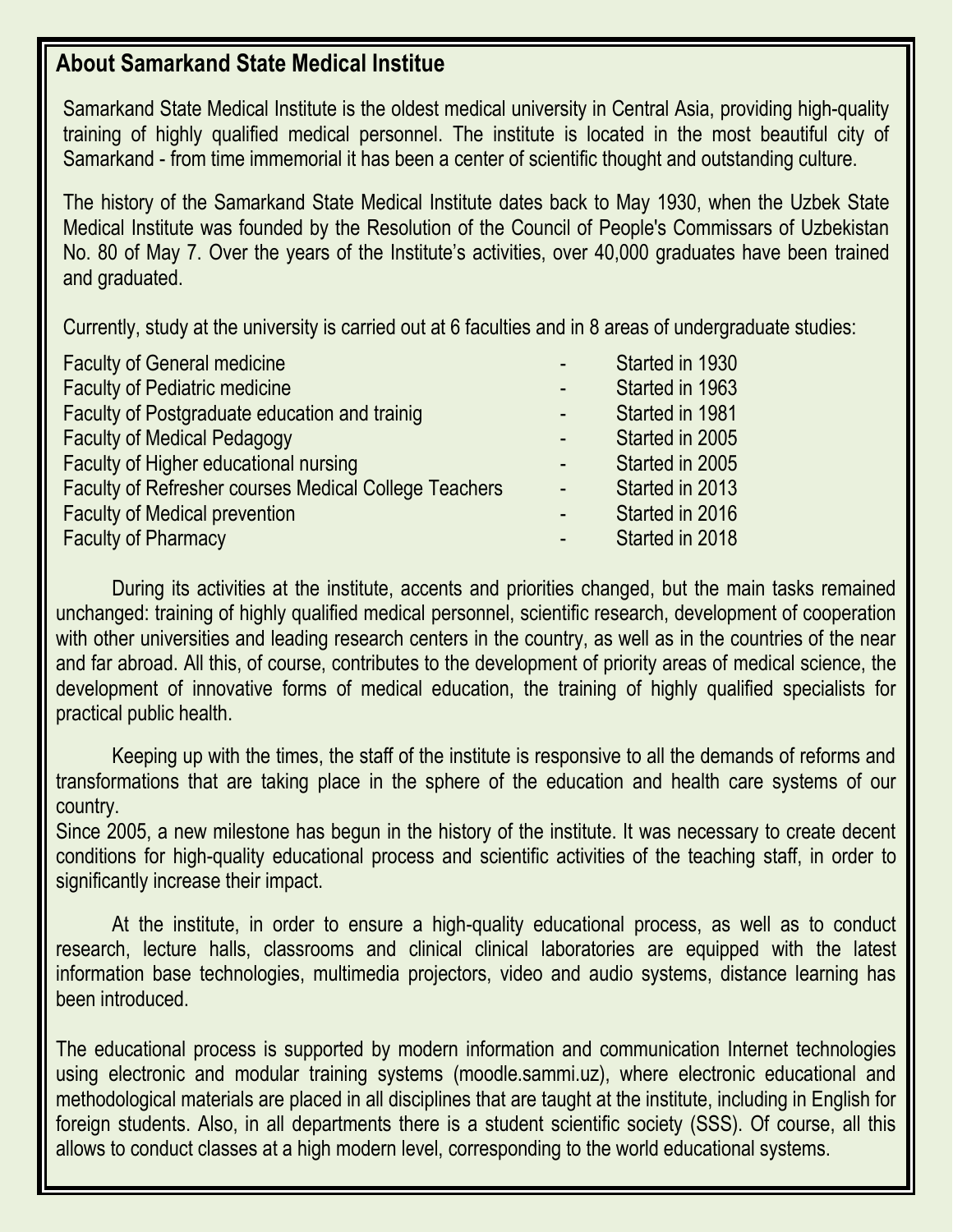| <b>Faculties of Samarkand State Medical Institute</b>                                                                                                                                                                                                                                                                                                                                                                                                                                                                                                            |                                                                                                                                                                                                                                                                                                                                                                                                                                                                                                                                                                                                                                                                                                                                            |                                                                                                                                                                                                                                                                                                                                                                                                                                                                                                                                                                                                                                                                                                                                                                                                                                                                           |  |  |  |  |  |
|------------------------------------------------------------------------------------------------------------------------------------------------------------------------------------------------------------------------------------------------------------------------------------------------------------------------------------------------------------------------------------------------------------------------------------------------------------------------------------------------------------------------------------------------------------------|--------------------------------------------------------------------------------------------------------------------------------------------------------------------------------------------------------------------------------------------------------------------------------------------------------------------------------------------------------------------------------------------------------------------------------------------------------------------------------------------------------------------------------------------------------------------------------------------------------------------------------------------------------------------------------------------------------------------------------------------|---------------------------------------------------------------------------------------------------------------------------------------------------------------------------------------------------------------------------------------------------------------------------------------------------------------------------------------------------------------------------------------------------------------------------------------------------------------------------------------------------------------------------------------------------------------------------------------------------------------------------------------------------------------------------------------------------------------------------------------------------------------------------------------------------------------------------------------------------------------------------|--|--|--|--|--|
| Departments of Medical Faculty (19 departments)                                                                                                                                                                                                                                                                                                                                                                                                                                                                                                                  |                                                                                                                                                                                                                                                                                                                                                                                                                                                                                                                                                                                                                                                                                                                                            | Departments of Pediatric Faculty (14 departments)                                                                                                                                                                                                                                                                                                                                                                                                                                                                                                                                                                                                                                                                                                                                                                                                                         |  |  |  |  |  |
| $\ddot{\cdot}$<br>$\bullet^{\bullet}_{\bullet} \bullet$<br>$\cdot \cdot$<br>$\ddot{\cdot}$<br>$\ddot{\cdot}$<br>$\bullet^{\bullet}_{\bullet} \bullet$<br>$\ddot{\cdot}$<br>$\ddot{\cdot}$<br>$\bullet^{\bullet}_{\bullet} \bullet$<br>$\bullet^{\bullet}_{\bullet} \bullet$<br>$\ddot{\cdot}$<br>$\ddot{\cdot}$<br>$\bullet^{\bullet}_{\bullet} \bullet$<br>$\ddot{\cdot}$<br>$\bullet^{\bullet}_{\bullet} \bullet$<br>$\bullet^{\bullet}_{\bullet} \bullet$<br>$\ddot{\cdot}$<br>$\ddot{\cdot}$<br>$\ddot{\cdot}$<br>$\bullet^{\bullet}_{\bullet} \bullet$<br>❖ | Obstetrics and gynecology - 1<br>Histology, embryology and cytology.<br>Humanities and socio-economic sciences<br>Propaedeutics of internal diseases<br>Microbiology, virology, immunology<br>Human anatomy,<br>operative surgery and topographic<br>Anatomy<br>Oncology<br>Otorhinolaryngology<br>Pediatrics.<br>Forensic medicine and pathological anatomy.<br><b>Medical</b><br>biology and genetics.<br>Medical rehabilitation, physiotherapy and sports<br>medicine.<br>Physiology and pathological physiology.<br>Military training and civil defense<br>Internal Medicine - 1 and Phthisiology<br>Internal Medicine - 2<br>Surgical diseases - 1<br><b>Surgical Diseases -2 and Urology</b><br>Internal Medicine - 4 and Hematology | ❖ Department of pediatric surgery.<br>❖ Department of Pediatrics No. 1.<br>❖ Department of Pediatrics No. 2, propaedeutics of<br>children's diseases and neonatology.<br>❖ Department of surgical diseases of pediatric<br>faculty.<br>❖ Department of ophthalmology.<br>Department of traumatology and orthopedics.<br>❖<br>Department of obstetrics and gynecology No. 2.<br>❖<br>Department of internal diseases of pediatric<br>❖<br>faculty<br>❖ Department of neurology and neurosurgery.<br>Department of infectious diseases, epidemiology<br>❖<br>and skin and venereal diseases.<br>❖ Department of Pediatrics-3 & medical genetics.<br>❖ Department of General surgery and radiology.<br>Department of clinical laboratory diagnostics.<br>❖<br>❖ Department of pharmacology and<br>clinical<br>pharmacology.<br>Departments of Higher Nursing (5 departments) |  |  |  |  |  |
| ❖<br>$\frac{1}{2}$<br>$\cdot$<br>$\cdot \cdot$<br>$\frac{1}{2}$                                                                                                                                                                                                                                                                                                                                                                                                                                                                                                  | <b>Department of Medical Pedagogy (5 departments)</b><br>The department of medical and biological<br>chemistry.<br>The department of pedagogy - psychology,<br>Russian and Uzbek languages.<br>The department of foreign languages.<br>department of Psychiatry,<br><b>Medical</b><br><b>The</b><br>Psychology and Narcology.<br>The department of information science and<br>information technology, biophysics, medical<br>equipment and new medical technologies                                                                                                                                                                                                                                                                        | ❖ Department of Anesthesiology and Resuscitation.<br>❖ Department of Public Health, General Hygiene and<br>Ecology.<br>❖ Department of Internal Medicine N. 3 and<br>Endocrinology.<br>❖ Endocrinology courses.<br>❖ Department of Physical Education.<br><b>Departments of Dentistry Faculty (4 departments)</b><br>❖ 1st Dental Department.<br>❖ 2nd Dental Department.<br>❖ Department of pediatric dentistry;<br>❖ Department of oral and maxillofacial surgery<br>with a course of pediatric OMFS.                                                                                                                                                                                                                                                                                                                                                                   |  |  |  |  |  |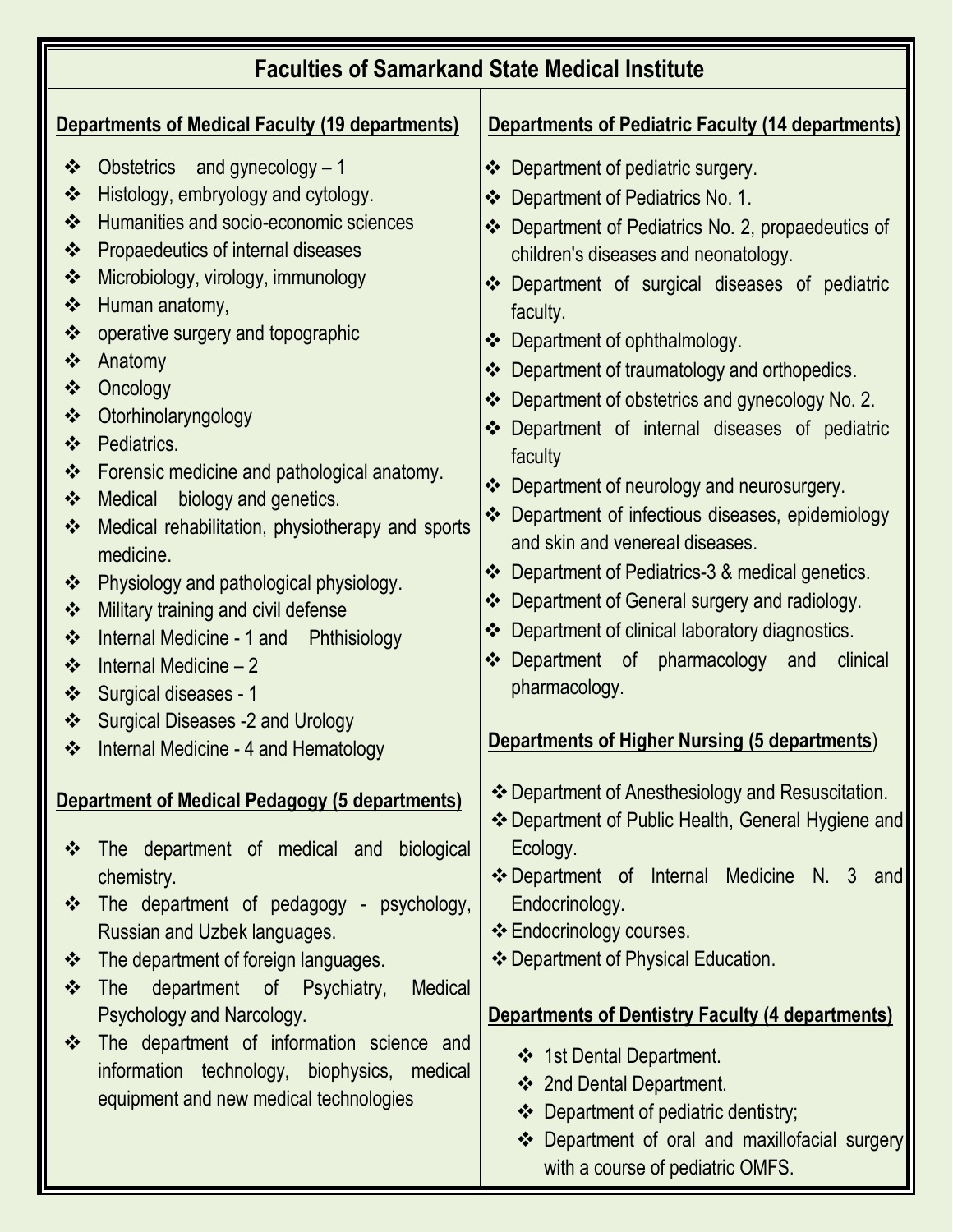# **MBBS From Samarkand State Medical Institute**

Medical faculty of Samarkand State Medical Institute was started in 1930 and it is oldest Medical institute in central Asia. SAMMI campus has all the premium world class facilities.

### **Classroom:**

The institution has study programs focused on n practical training that allows them to understand the concepts thoroughly, through modern medical equipment, including ultrasound diagnostic devices, ECG, Echocardiography, Echoencephalography, Endoscopy, gamma scanners, laser therapy equipment, operating microscope, video-endoscopic devices, incubators, anesthesia apparatus etc. The institution has a team of professors and tutors, who are masters in their fields and can put to use the basis of modern techniques and new technologies of training to ensure high quality training of specialists with higher medical education.

### **Main features of the MBBS program for international students at SAMMI are :**

| <b>MCI Recognised</b> | English Medium         | Lowest Fee                    | Indian Hostel & Food | Safe for Girls |
|-----------------------|------------------------|-------------------------------|----------------------|----------------|
| <b>WHO Approved</b>   | International Standard | <b>MCI Screening Coaching</b> | Nearest from India   | Safe & Secure  |

## **Clinical Rotation:**

Sammi 1 Clinic is one of the first built in Central Asia, a large, multidisciplinary hospital. Its construction was started in 1926 according to the most advanced projects of that time and in 1929 began its activities

under the name "Republican Hospital", since at that time the city of Samarkand was the capital of Uzbekistan. During this historical period, more than 1 million patients were treated in the clinic, about 200 thousand newborns were born, more than 200 thousand complex operations



of various volumes were performed. About 3 million patients underwent a medical examination and were examined on an outpatient basis.

Clinical Rotation is as an integral part of the Institute, serves as the main educational, scientific and medical base for the training of medical personnel. Over the years of independence, profound changes have also taken place in the clinic's activities: restructuring and modernization of departments, major repairs and reconstruction of buildings and communications, and material and technical facilities have been strengthened. More than 200 modern medical devices and high-tech equipment were installed, manufactured in Japan, Germany, Russia, the USA, South Korea, India, China, Great Britain and other countries.

Sammi 2 Clinic Startes in the year 1990 and is a specialized multidisciplinary research clinical institution of the Ministry of Health of the Republic of Uzbekistan that provides highly qualified round-the-clock surgical care to the population of the south-western region of the Republic of Uzbekistan - Samarkand, Jizzakh, Navoi, Bukhara, Kashkadarya Surkhandarya, Khorezm and Karakalpakstan.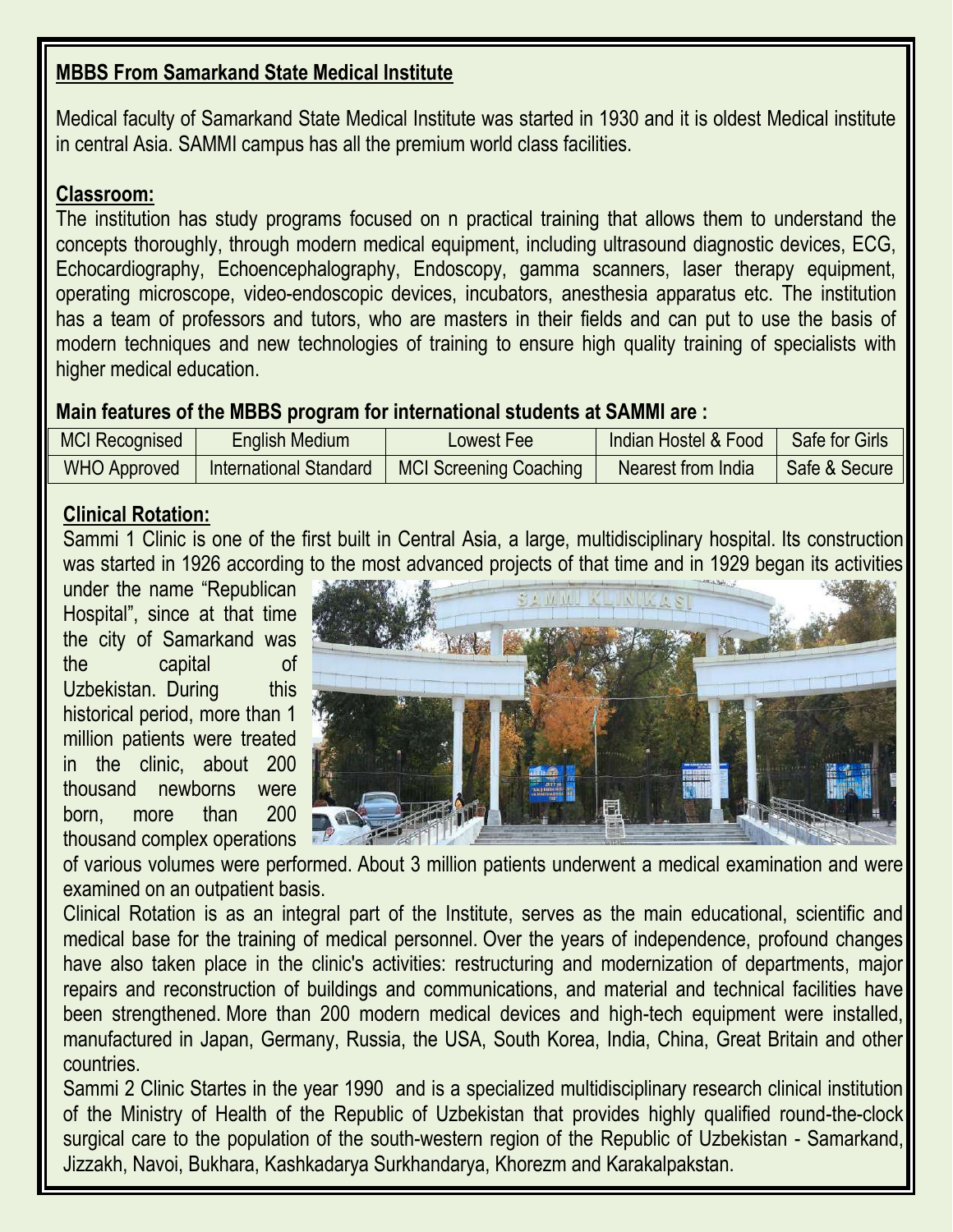## **Information Resource Center:**

An important role in the development of science belongs to the medical library of the Samarkand Medical Institute. It was organized in 1934 and was located on the territory of the current 1st clinical hospital of

SamMI. In the early years of its existence, the library served only 200 readers, of which 105 students and 56 teachers, and now it is used by more than 8 thousand users. The medical library maintains close ties with the largest medical libraries of universities in the country - the State Scientific Medical Library of the Ministry of Health of the Republic of Uzbekistan, the Regional Scientific and Medical Library Health., Scientific and Medical Libraries of the 1-Moscow Medical



Institute. I.M.Sechenev, 2-Moscow Medical Institute. N.I. Pirogov, Ternopil National Medical University named after I. Y. Gorbachevsky of the Ministry of Health of Ukraine, TashMA, TashfarMI, AndMI, BukhMI and many others.

The SAMMI IRC Foundation has more than 400000 books:

- $\triangleright$  Scientific literature 180000 books:
- $\triangleright$  Text books 119 450 books:
- ➢ Foreign literaturte 10 000 books.
- $\triangleright$  Annual subscription to more than 50 foreign scientific journals.
- $\geq 70$  journals of the Republic of Uzbekistan.
- ➢ Department of electronic literature, has more than 12 000 e-books.

The IRC Foundation has unique publications on medicine. These are ancient editions of the 19th and early 20th centuries (until 1917).

Samrkand IRC today has successfully entered the new digital information space.

# **MBBS from SAMMI – Advantages :**

- ➢ Oldest and Best Medical Institute of Central Asia, now inviting Indian Students.
- ➢ Study is combination of Classroom sessions, well equipped clinical laboratories, electronic library and electronic and methodological study material.
- ➢ Nearest destination from India, with direct 3 hours flights upto Tashkent.
- ➢ Affordable Cost of Study with arrangement of Hostel and Indian Food,
- ➢ Peaceful, Safe & Secure. Suitable for Indian Students.
- ➢ Good Indo-Uzbek relations.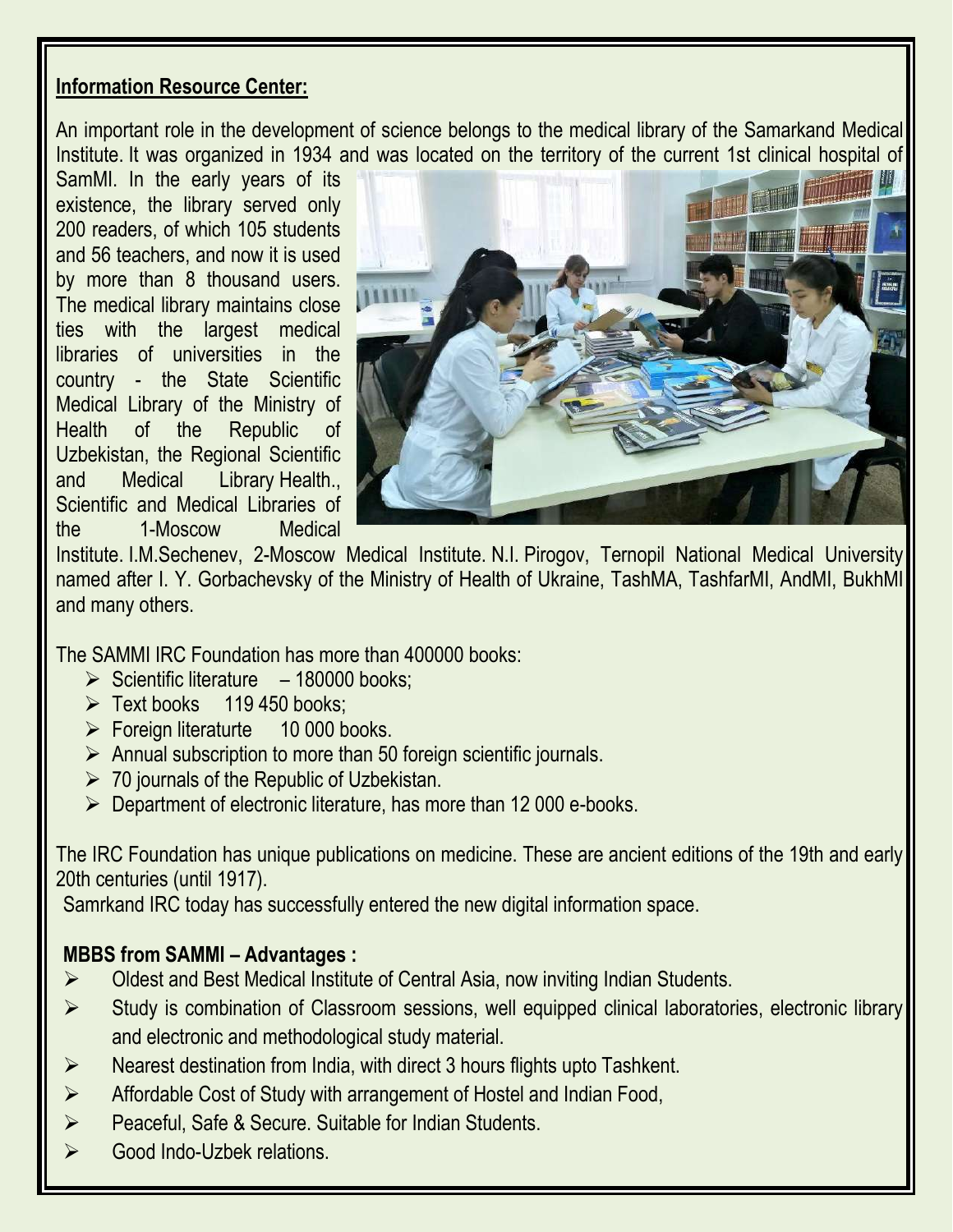## **About Uzbekistan**

Uzbekistan with its capital at Tashkent is one of the most beautiful Central Asian country and former Soviet Republic. Uzbekistan is Central Asia's biggest draw and most impressive showstopper. It has the largest population

among all the Central Asian countries, and a heritage of the [Silk Road.](https://en.wikivoyage.org/wiki/Silk_Road) Uzbekistan has an area of 447,400 square kilometers (172,700 sq mi). It is the 56th largest country in the world by area and the 42nd by population. Among the [CIS](https://en.wikipedia.org/wiki/Commonwealth_of_Independent_States) countries, it is the 4th largest by area and the 2nd largest by population.. It is surrounded by five countries: [Kazakhstan](https://en.wikipedia.org/wiki/Kazakhstan) to the [north;](https://en.wikipedia.org/wiki/Kazakhstan%E2%80%93Uzbekistan_border) [Kyrgyzstan](https://en.wikipedia.org/wiki/Kyrgyzstan) to the [northeast;](https://en.wikipedia.org/wiki/Kyrgyzstan%E2%80%93Uzbekistan_border) [Tajikistan](https://en.wikipedia.org/wiki/Tajikistan) to the [southeast;](https://en.wikipedia.org/wiki/Tajikistan%E2%80%93Uzbekistan_border) [Afghanistan](https://en.wikipedia.org/wiki/Afghanistan) to the [south](https://en.wikipedia.org/wiki/Afghanistan%E2%80%93Uzbekistan_border) and [Turkmenistan](https://en.wikipedia.org/wiki/Turkmenistan) to the [southwest.](https://en.wikipedia.org/wiki/Turkmenistan%E2%80%93Uzbekistan_border) Along with [Liechtenstein,](https://en.wikipedia.org/wiki/Liechtenstein) it is one of only two [doubly landlocked countries.](https://en.wikipedia.org/wiki/Doubly_landlocked_countries) As a [sovereign state,](https://en.wikipedia.org/wiki/Sovereign_state) Uzbekistan is



a [secular,](https://en.wikipedia.org/wiki/Secular) [unitary](https://en.wikipedia.org/wiki/Unitary_state) constitutional republic. It comprises 12 provinces (vilayats) and one autonomous republic [\(Republic of Karakalpakstan\)](https://en.wikipedia.org/wiki/Republic_of_Karakalpakstan). The capital and largest city of Uzbekistan is [Tashkent.](https://en.wikipedia.org/wiki/Tashkent) There are direct flights to Uzbekistan from various Indian cities like Delhi, Mumbai, Hyderabad, Amritsar etc

### **About Samarkand**

Samarkand is a city in south-eastern [Uzbekistan](https://en.wikipedia.org/wiki/Uzbekistan) and one of the [oldest continuously inhabited cities](https://en.wikipedia.org/wiki/List_of_oldest_continuously_inhabited_cities) in [Central](https://en.wikipedia.org/wiki/Central_Asia)  [Asia.](https://en.wikipedia.org/wiki/Central_Asia) There is evidence of human activity in the area of the city from the late [Paleolithic](https://en.wikipedia.org/wiki/Paleolithic) era, though there is no



direct evidence of when Samarkand was founded; some theories propose that it was founded between the 8th and 7th centuries B.C. Prospering from its location on the [Silk](https://en.wikipedia.org/wiki/Silk_Road)  [Road](https://en.wikipedia.org/wiki/Silk_Road) between [China](https://en.wikipedia.org/wiki/China) and the Mediterranean, at times Samarkand was one of the greatest cities of Central Asia[.\[2\]](https://en.wikipedia.org/wiki/Samarkand#cite_note-ReferenceC-2) It's on the Silk Road, the ancient trade route linking China to the Mediterranean. Prominent landmarks include the Registan, a plaza bordered by 3 ornate, majolicacovered madrassas dating to the

15th and 17th centuries, and Gur-e-Amir, the towering tomb of Timur (Tamerlane), founder of the Timurid Empire. Today, Samarkand is the capital of Samarqand Region and one of the largest cities of Uzbekistan.

Modern Samarkand is divided into two parts: the old city, and the new city developed during the days of the Russian Empire and [Soviet Union.](https://en.wikipedia.org/wiki/Soviet_Union) The old city includes historical monuments, shops and old private houses, while the new city includes administrative buildings along with cultural centres and educational institutions.

Samarkand International Airport is an [airport of entry](https://en.wikipedia.org/wiki/Airport_of_entry) in [Samarkand,](https://en.wikipedia.org/wiki/Samarkand) [Uzbekistan,](https://en.wikipedia.org/wiki/Uzbekistan) 6 km from the city center. The airport is operated by [Uzbekistan Airways](https://en.wikipedia.org/wiki/Uzbekistan_Airways) since the creation of the airline in 1992. The airport has domestic as well as international flights.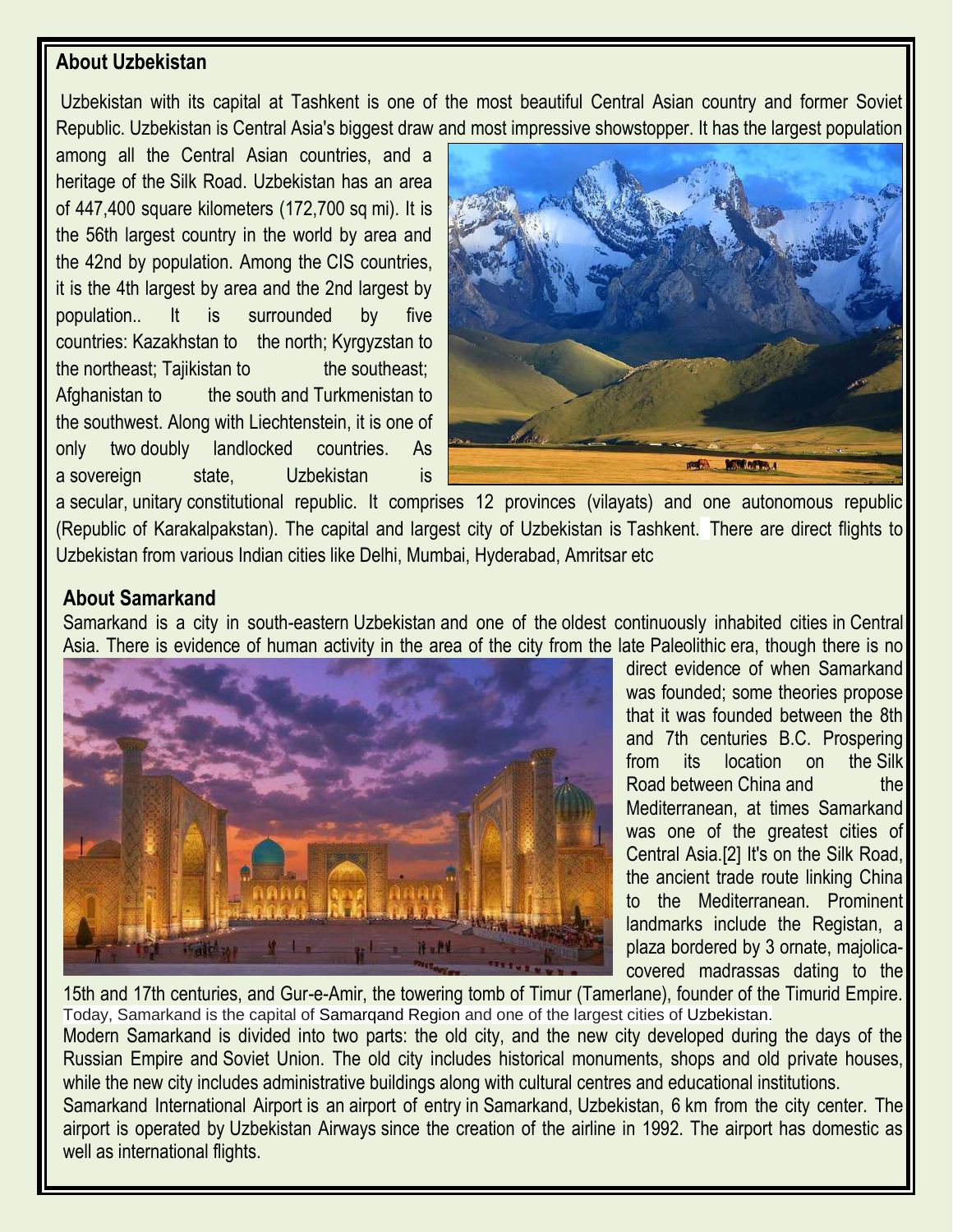